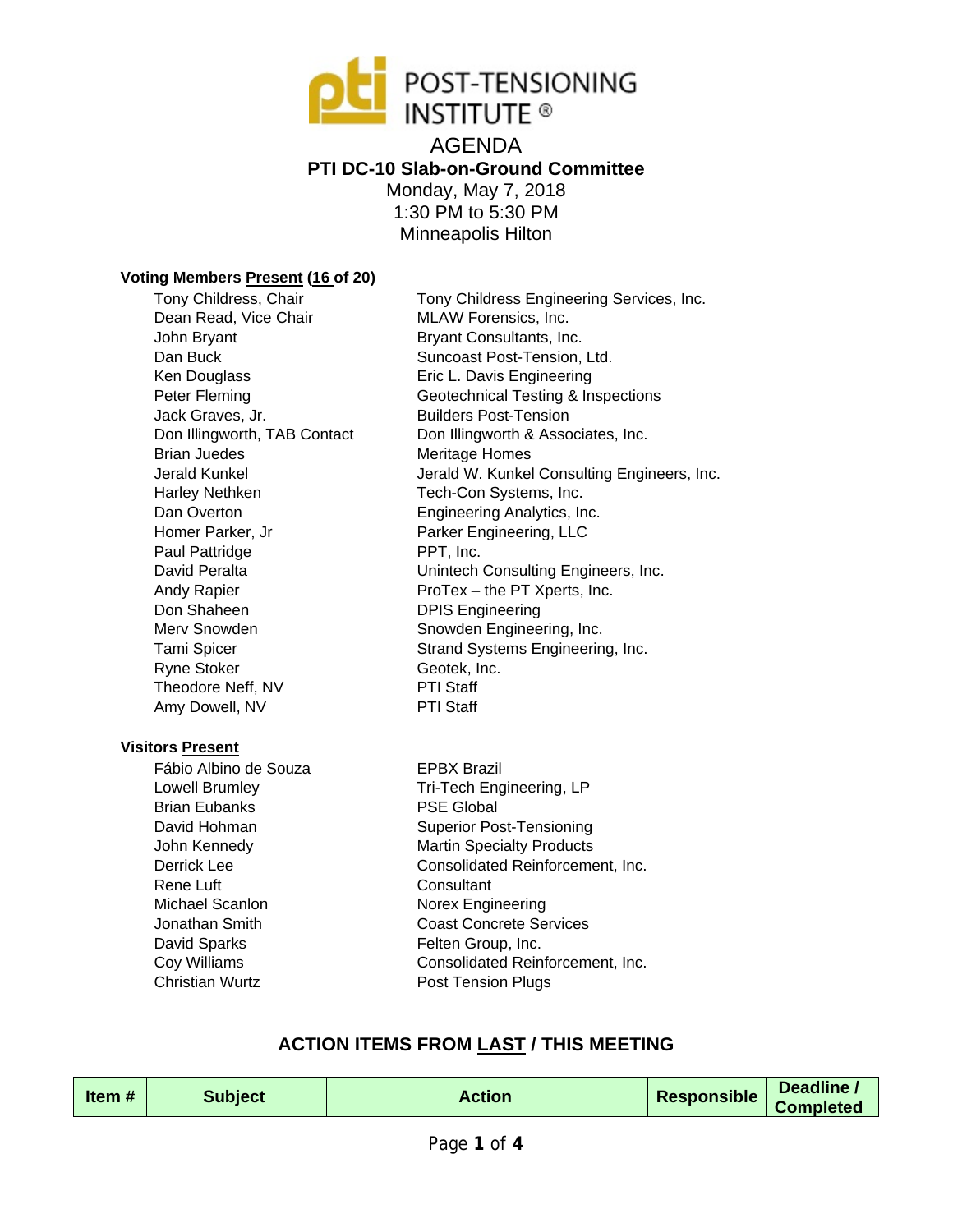| <b>Agenda Item</b>                                                                                                                             | <b>Expected Outcome /</b><br><b>Actions Taken</b>                                                                                                 |
|------------------------------------------------------------------------------------------------------------------------------------------------|---------------------------------------------------------------------------------------------------------------------------------------------------|
| A. General<br>A.1 Call to Order<br>A.2 Introductions<br>A.3 Committee Roster /<br>Changes<br>A.4 PTI Antitrust Policy                          |                                                                                                                                                   |
| <b>B. Agenda &amp; Minutes</b><br><b>B.1 Approval of Agenda</b><br><b>B.2 Approval of Minutes</b><br>from 10/5/17 (Meeting<br>ballot required) | B.2<br>Vote on Minutes from 10/5/17 approval<br>Motion / Second: Name / Name<br>Result: X-X-X (Y-N-A)                                             |
| <b>C. Actions Taken Between</b><br><b>Meetings</b><br>C.1 Letter Ballots (1701-<br>User Guide Structural)<br>C.2 Web Meetings ()               | 1701 - User Guide<br>1801 – 3 changes to Standard $(4th$ from Dean?)<br>1802 – Standard Addendum to refer to M10.2-17 for encapsulated<br>tendons |
|                                                                                                                                                |                                                                                                                                                   |
| 1. Action Item 1: (DC10.5-12<br><b>Standard-Task Group</b><br><b>Updates)</b><br>1.1 Moment Long vs.<br><b>Moment Short / Tami</b>             | Ballot 1801                                                                                                                                       |
| 1.2 Overlapping Rectangles<br>/ Tony                                                                                                           | Ballot 1801                                                                                                                                       |
| 1.3 Beam Depth Ratio / Don<br>S.                                                                                                               | No progress                                                                                                                                       |
| 1.4 non-continuous beams /<br>Ken D., Jerry, Dan                                                                                               | No need to continue TG addressed in other revisions.                                                                                              |
| 1.5 Eccentricity of tendon<br>forces / Max tendon spacing                                                                                      | For future development<br>B. Juedes has a PTI Journal article on subject – can be reviewed after                                                  |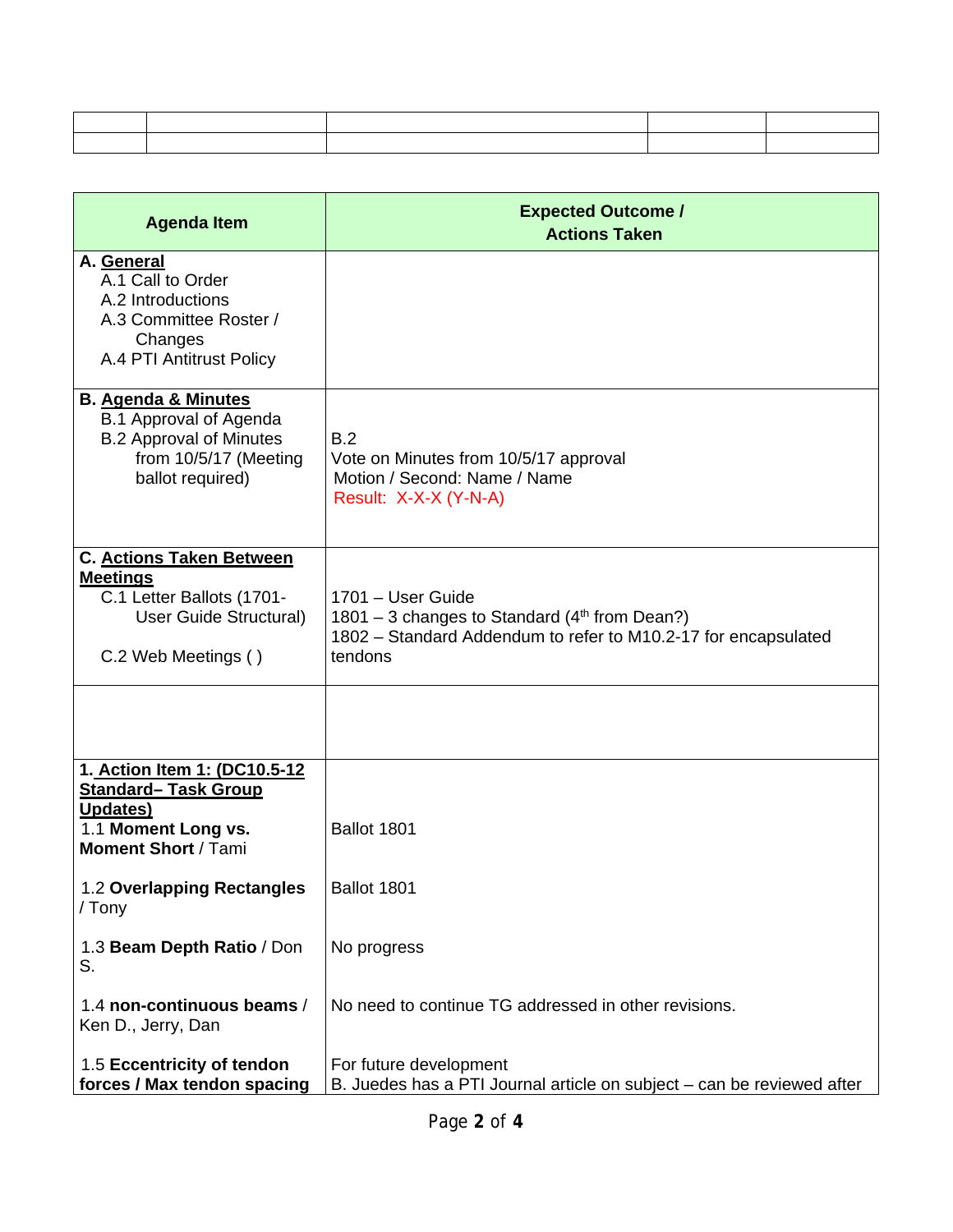| <b>Agenda Item</b>                                                                                                   | <b>Expected Outcome /</b><br><b>Actions Taken</b>                                                                                                                                                                                               |
|----------------------------------------------------------------------------------------------------------------------|-------------------------------------------------------------------------------------------------------------------------------------------------------------------------------------------------------------------------------------------------|
| Brian / Dean                                                                                                         | publication and balloted as a committee document.                                                                                                                                                                                               |
| 2. Action Item 2: (Sport<br><b>Court Document Update)</b><br>2.1.                                                    | Web meeting in 2-3 weeks to make quick changes now.                                                                                                                                                                                             |
| 3. Action Item 3: (User<br>Guide - Geotechnical<br>Update)<br>3.1                                                    |                                                                                                                                                                                                                                                 |
|                                                                                                                      | Dean and Tami to work on rework of ballot 1801-2a to modify 12000<br>equation and re-ballot<br>Childress/Illingworth<br>$16 - 0 - 0$<br>Ballot to be issued by June 1, 2018                                                                     |
| <b>E. New Business</b><br>E.1 PT design on non-<br>expansive soils                                                   | E.1 Jack Graves to introduce Executive Committee goal to develop<br>publication on PT design for non-expansive soils<br>Goal: Identify task group and outline timeline.<br>Incorporate compressible and stable soils and change title to remove |
|                                                                                                                      | "Expansive" pending check that IBC will accept this change<br>$16 - 0 - 0$                                                                                                                                                                      |
| E.2 Variability and non-<br>repeatability in<br>Geotechnical design                                                  | E.2 TG - Dean Read, John Bryant, David Eastwood, Andy Rapier,<br>Ryne Stoker, Curt Peterson<br>GTM next week Friday May $18th - 2$ pm central                                                                                                   |
| F. Next Meeting<br>2018 PTI Committee Days,<br>Colorado Springs, CO<br>September 26-27, 2018<br><b>Web Meetings:</b> |                                                                                                                                                                                                                                                 |
| G. Adjourn                                                                                                           |                                                                                                                                                                                                                                                 |

## **AGENDA / MEETING EXHIBITS**

| Exhibit # | <b>Subject</b>                                       |  |
|-----------|------------------------------------------------------|--|
|           | Roster / A.4   Sign-In Sheet / PTI Anti-Trust Policy |  |